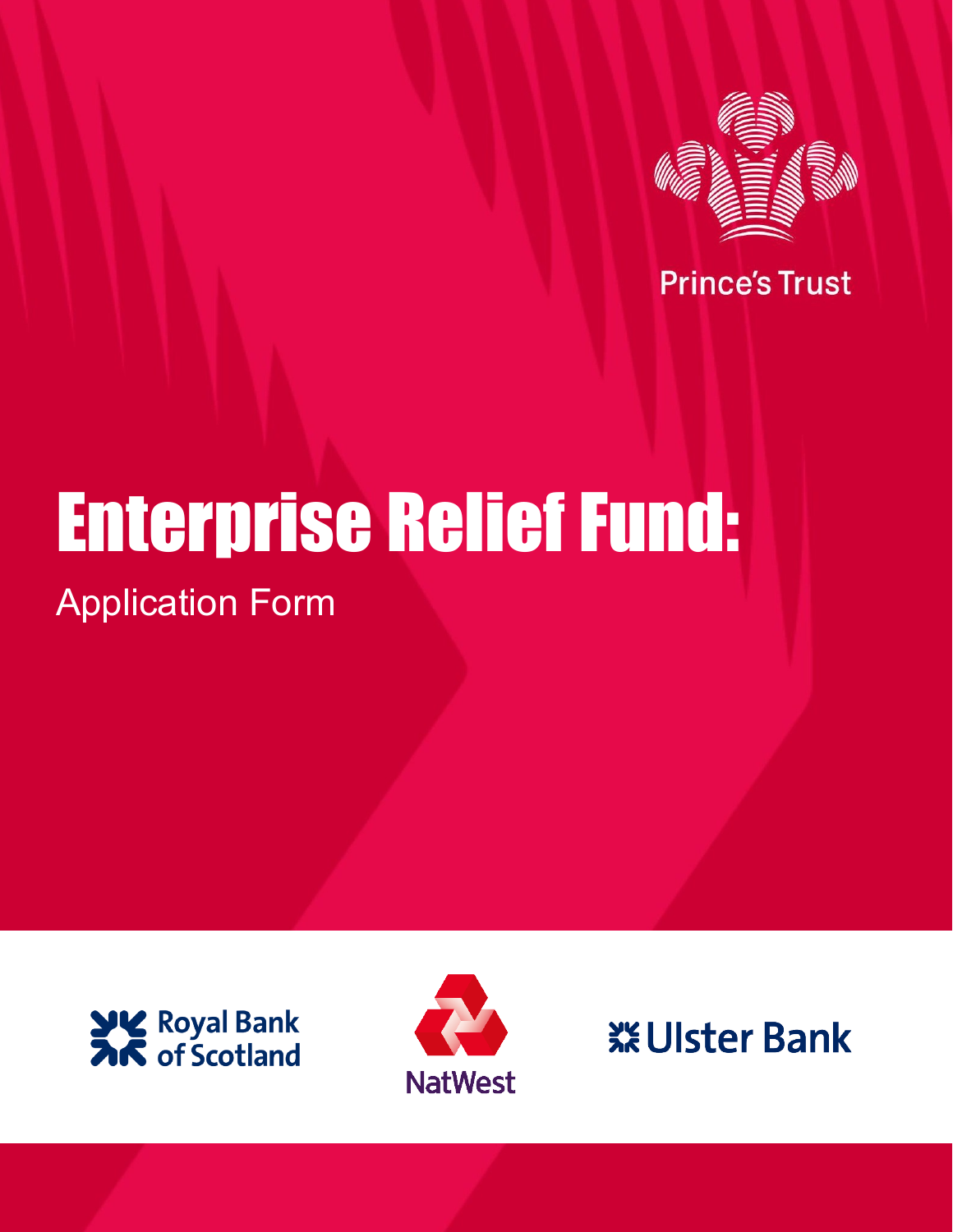

# Enterprise Relief Fund: Application Form

# Completing the application form

To help us understand your current situation as a result of coronavirus, **please submit the following information with your application form:**

- **1.** Completed **online Profile form** (The link for this can be found on the Enterprise Page on The Prince's Trust **[website](https://www.princes-trust.org.uk/about-the-trust/coronavirus-response/enterprise-relief-fund?gclid=EAIaIQobChMI8Y2Eouem6gIV0oBQBh2RqQTLEAAYASAAEgKrZ_D_BwE)** and is based on the region in UK that you live in).
- **2. Documents you'll need to email to [princestrust@custhelp.com](mailto:princestrust@custhelp.com)**
	- Completed **Enterprise Relief Fund Application Form**
	- A current **cashflow forecast**
		- o Your 12 month cashflow forecast should show:
			- Your cashflow for 6 months of trading pre-covid (October 2019-March 2020)
			- how your cashflow is going to be affected 6-months post-covid lockdown (June 2020 - November 2020)

You can find a template cashflow forecast on our **[website](https://www.princes-trust.org.uk/about-the-trust/coronavirus-response/enterprise-relief-fund?gclid=EAIaIQobChMI8Y2Eouem6gIV0oBQBh2RqQTLEAAYASAAEgKrZ_D_BwE)**, if you wish to use it:

- **Personal survival budget**; this should be:
	- o For the next month, based on your current situation.
- **Proof of Trading**; this should be:
	- o If you are registered as self-employed; Unique Tax Reference (UTR) from HMRC Gateway Portal and Screen shot detailing years of tax returns submitted
- **3 months personal or business bank statements** (for the account from which business transaction come from); statements must cover:
	- o The previous 3 consecutive months from grant submission date

# Need extra support?



We have a team of advisers on hand to help you with your application. If you need a bit of help with your application, please get in touch. We'll match you to an adviser who will help you work through any questions you have. Please still submit your application with what you can complete and then we can help with anything you are unsure of.

If you have any questions or need support with your application, you can get in touch with us on **0800 842 842** (free from landline) or via webchat **here**.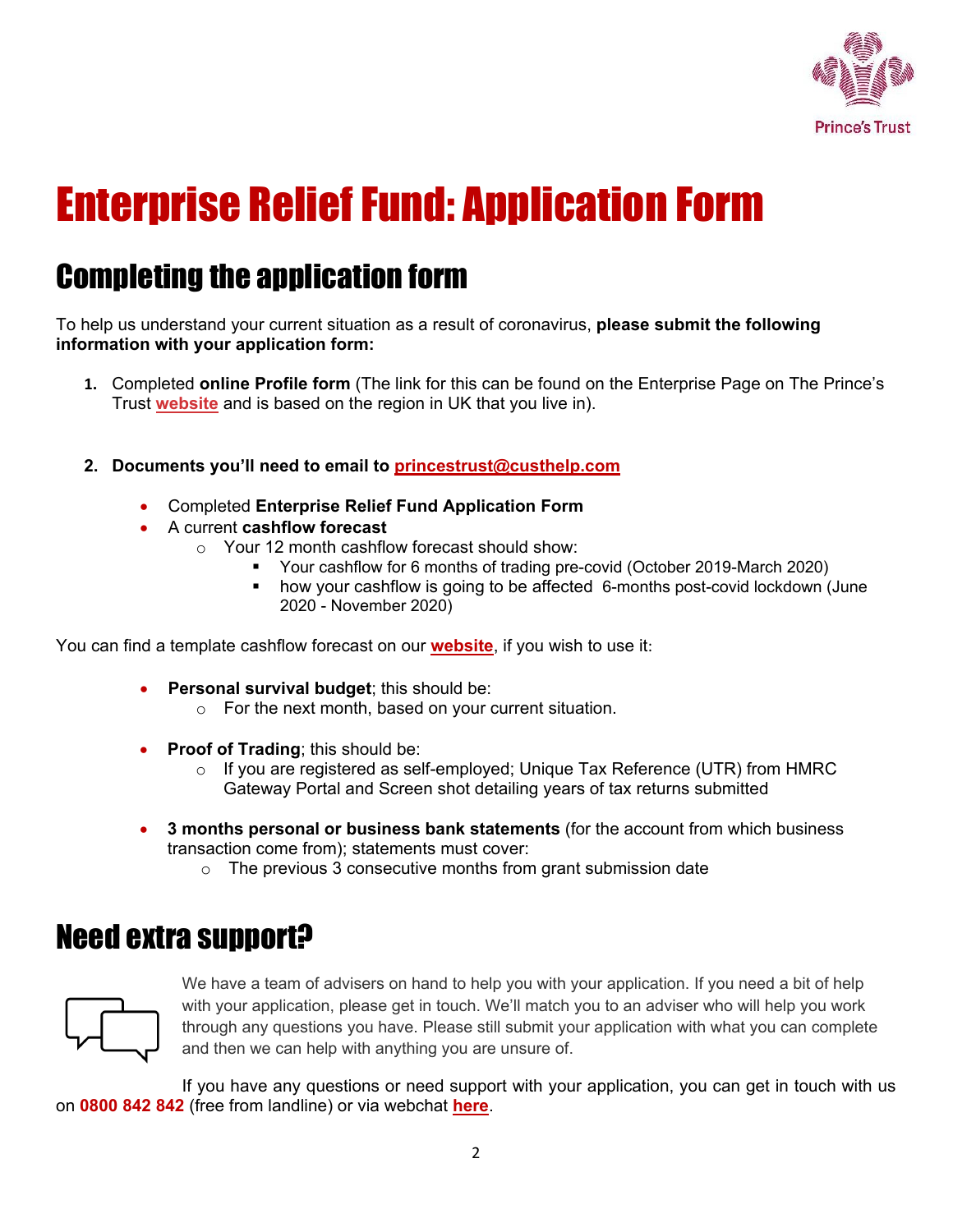

# What grant funding is available?

There are three grant products available to young entrepreneurs who choose to apply for support through the Enterprise Relief Fund to support their business. If support is needed in more than one of the areas outlined below, you can apply for more than one type of grant. Only one application is required when submitting a request for more than one grant type.

If your business has been affected by the Coronavirus crises but you are starting to open up again and need support to help you to do this, or perhaps to sustain your business through any ongoing reduced trading levels, a grant can help to cover these costs. This applies to each of the available grants below.

As the funding available is limited, each application will be reviewed on a case by case basis to assess whether the amount requested is what's needed to support each business. The Prince's Trust asks that grant applications are realistic and that you take the time to clearly demonstrate how you intend to use the grant to support your business.

# Types of grants available to young people

### **1. Business Diversification Grant**

Grants to support business innovation and diversification to meet a new potential source of sales, which has opened-up due to present circumstances. For example, to cover cost of new technology, equipment or marketing.

The application process will explore how the business intends to diversify, and into what area. In the application, you should set out what you intend to do, costings for what the grant would be used for and what the intended outcome is.

### **2. Business Crisis Sustainability Grant**

Grants to support businesses with unexpected expenditure that cannot be covered bythe government's schemes. Examples of how this grant could be used are:

- Where a business has purchased a piece of equipment and payment is now due, but due to the current situation the business does not have the cash flow to make this payment
- Where an essential piece of equipment has failed and needs repair or replacement for the business to carry on trading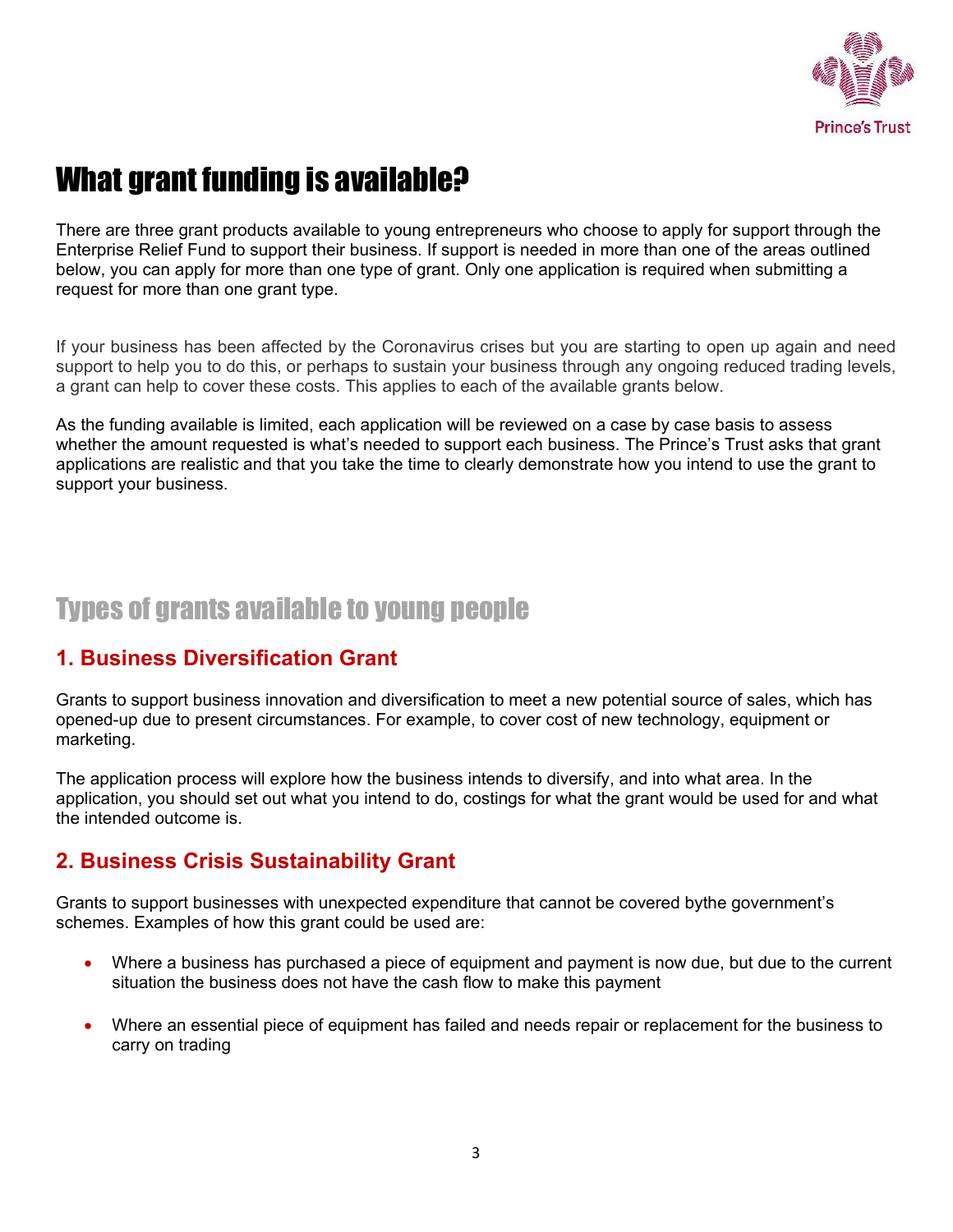

## **3. Working Capital Grant**

Grants can cover **up to three months** of fixed costs (regular bills), from the point of application, where it's not been possible to get a payment holiday.

Examples of fixed costs that could be covered are:

- Insurance
- Subscriptions
- Rent for a studio or workspace
- Accountancy fees
- Website

**I**

• Loan repayments (only where repayment holiday can't be agreed with the lender

**If you have received an Enterprise Relief Fund Grant earlier in the crisis, you can apply for a second grant subject to the availability of funds.** 

**Date of application submission (DD/MM/YYY)**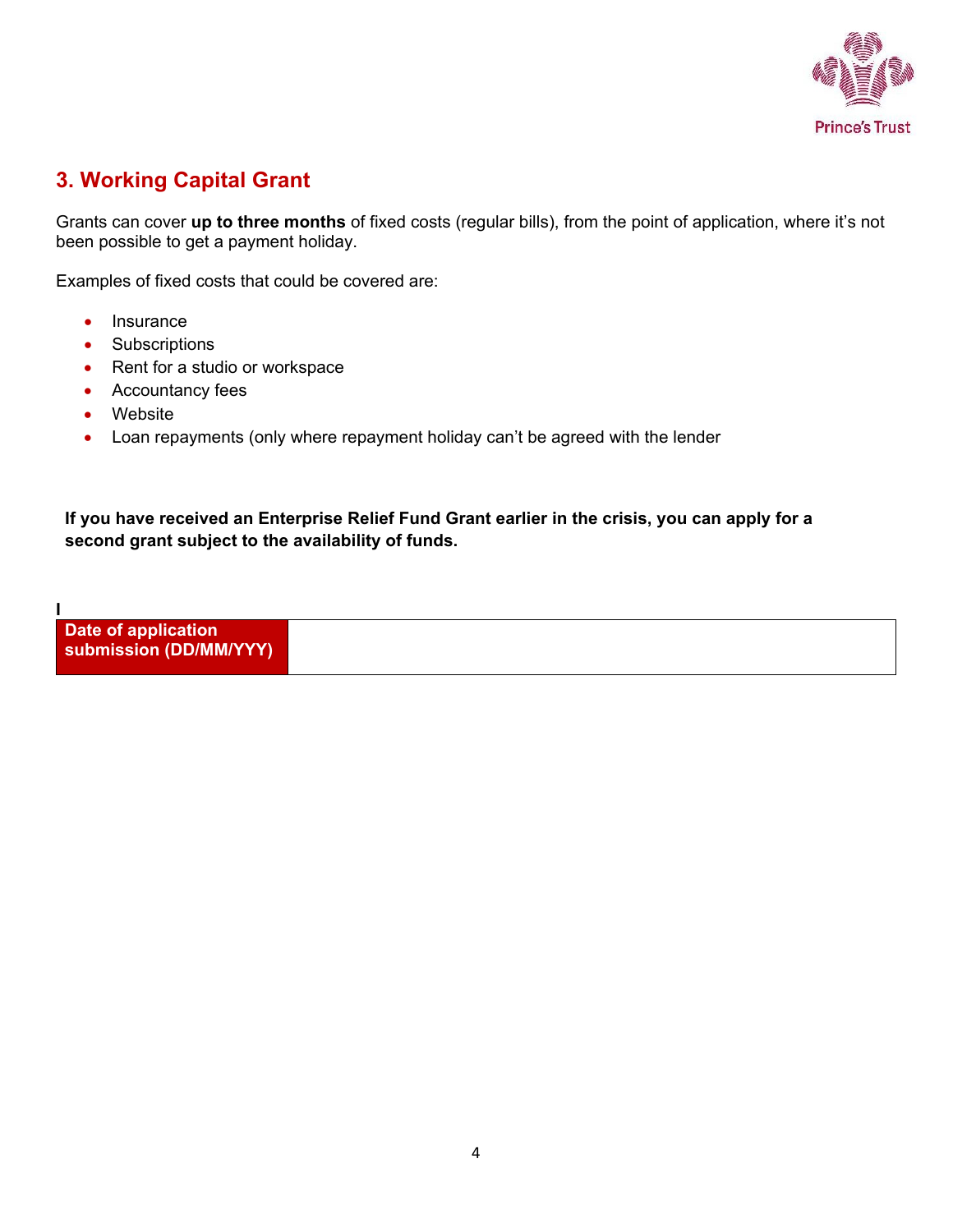

# Personal and Business Details

### **Please complete in BLOCK CAPITALS**

| <b>Full name</b>                  |                                                                 | <b>Frontline Interaction ID</b><br>(PT Staff only) |  |  |
|-----------------------------------|-----------------------------------------------------------------|----------------------------------------------------|--|--|
| <b>Business name</b>              | <b>Prince's Trust Business</b>                                  |                                                    |  |  |
|                                   |                                                                 | <b>Mentor name (if applicable)</b>                 |  |  |
| <b>Residential Address:</b>       |                                                                 |                                                    |  |  |
| <b>Building name or</b><br>number |                                                                 |                                                    |  |  |
| <b>Street address</b>             |                                                                 | <b>Address line 3 (optional)</b>                   |  |  |
| <b>Town/City</b>                  |                                                                 | <b>County</b>                                      |  |  |
| <b>Country (i.e. UK)</b>          | <b>Post code</b>                                                |                                                    |  |  |
| <b>Other details:</b>             |                                                                 |                                                    |  |  |
| <b>Contact number</b>             |                                                                 | <b>Mobile number</b>                               |  |  |
| <b>Business start date</b>        |                                                                 | <b>Date of birth</b>                               |  |  |
| <b>Place of birth</b>             |                                                                 | <b>Nationality</b>                                 |  |  |
| <b>Email address</b>              |                                                                 |                                                    |  |  |
| <b>Website address</b>            |                                                                 |                                                    |  |  |
| <b>Gender</b>                     | $\mathsf{L}$<br><b>Female</b><br><b>Male</b>                    | $\Box$<br><b>Trans Male</b>                        |  |  |
|                                   | <b>Trans Female</b><br><b>Prefer not to say</b><br><b>Other</b> |                                                    |  |  |
| If Other please<br>specify        |                                                                 |                                                    |  |  |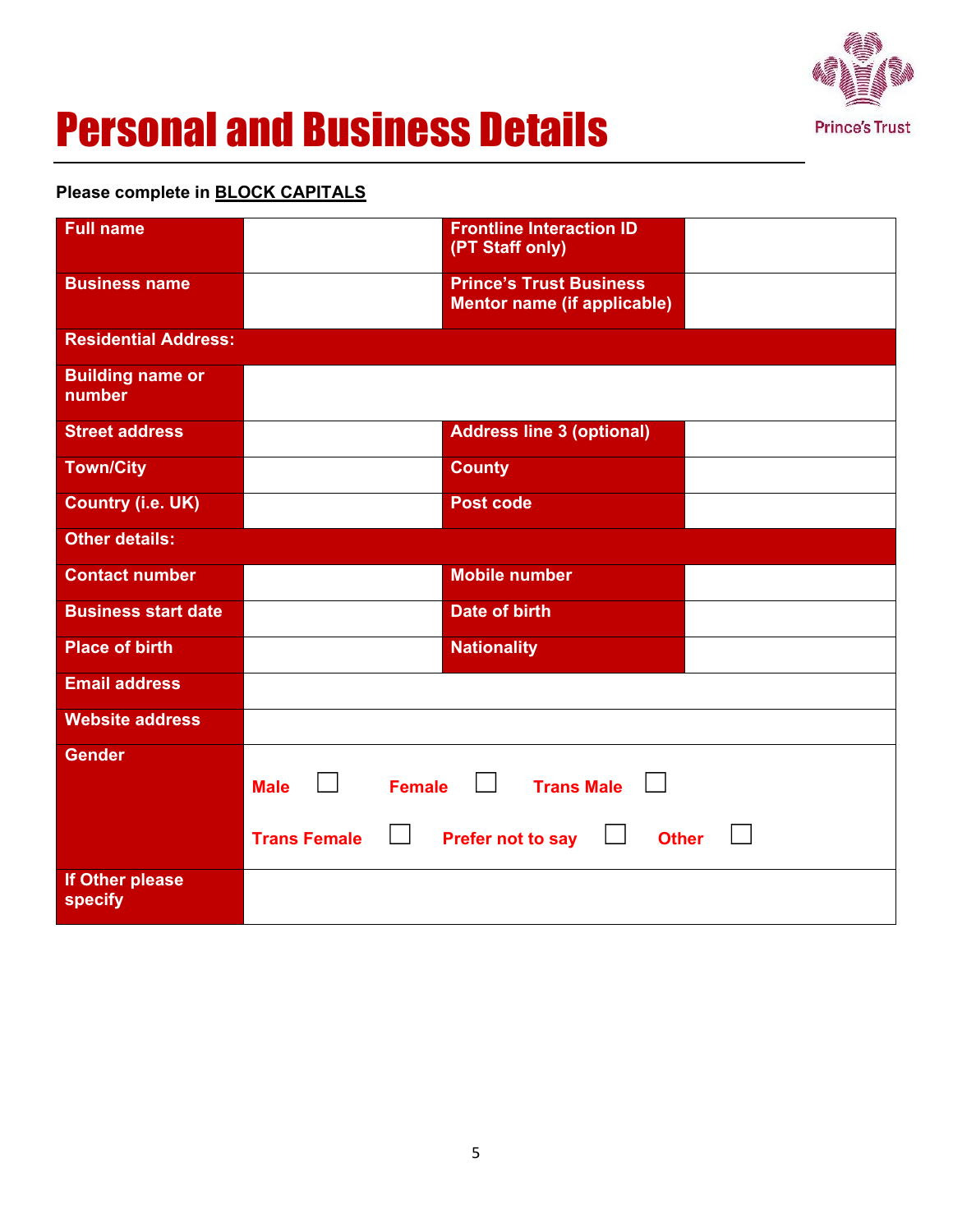

| What is your legal structure?                                                                                                           | Sole trader $\Box$ Partnership $\Box$ Limited Company $\Box$ |  |
|-----------------------------------------------------------------------------------------------------------------------------------------|--------------------------------------------------------------|--|
| <b>Company registration number</b>                                                                                                      |                                                              |  |
| If your business is a Partnership<br>or Limited Company, please give<br>us the full names of the other<br>partners or company directors |                                                              |  |

# Banks Details for Grant Payment

### **This must be a personal account in the name of the applicant**

| <b>Bank name</b>                    |                       |  |
|-------------------------------------|-----------------------|--|
| <b>Building name or</b><br>number   | <b>Street address</b> |  |
| <b>Address line 3</b><br>(optional) | <b>Town/City</b>      |  |
| <b>County</b>                       | <b>Post code</b>      |  |

| <b>Bank account</b><br>name   | <b>Unique Tax Reference</b><br>number |  |
|-------------------------------|---------------------------------------|--|
| <b>Bank account</b><br>number | <b>Bank account sort code</b>         |  |

**Please indicate below which grant you wish to apply for and the amount (£) you are applying for (please see guidance on front page for grant specific information)**

| <b>Business Diversification Grant</b>      | <b>Grant Request (£)</b> |  |
|--------------------------------------------|--------------------------|--|
| <b>Business Crisis Sustainability Fund</b> | <b>Grant Request (£)</b> |  |
| <b>Working Capital Grant</b>               | <b>Grant Request (£)</b> |  |

| Total grant request (£) |  |
|-------------------------|--|
|                         |  |
|                         |  |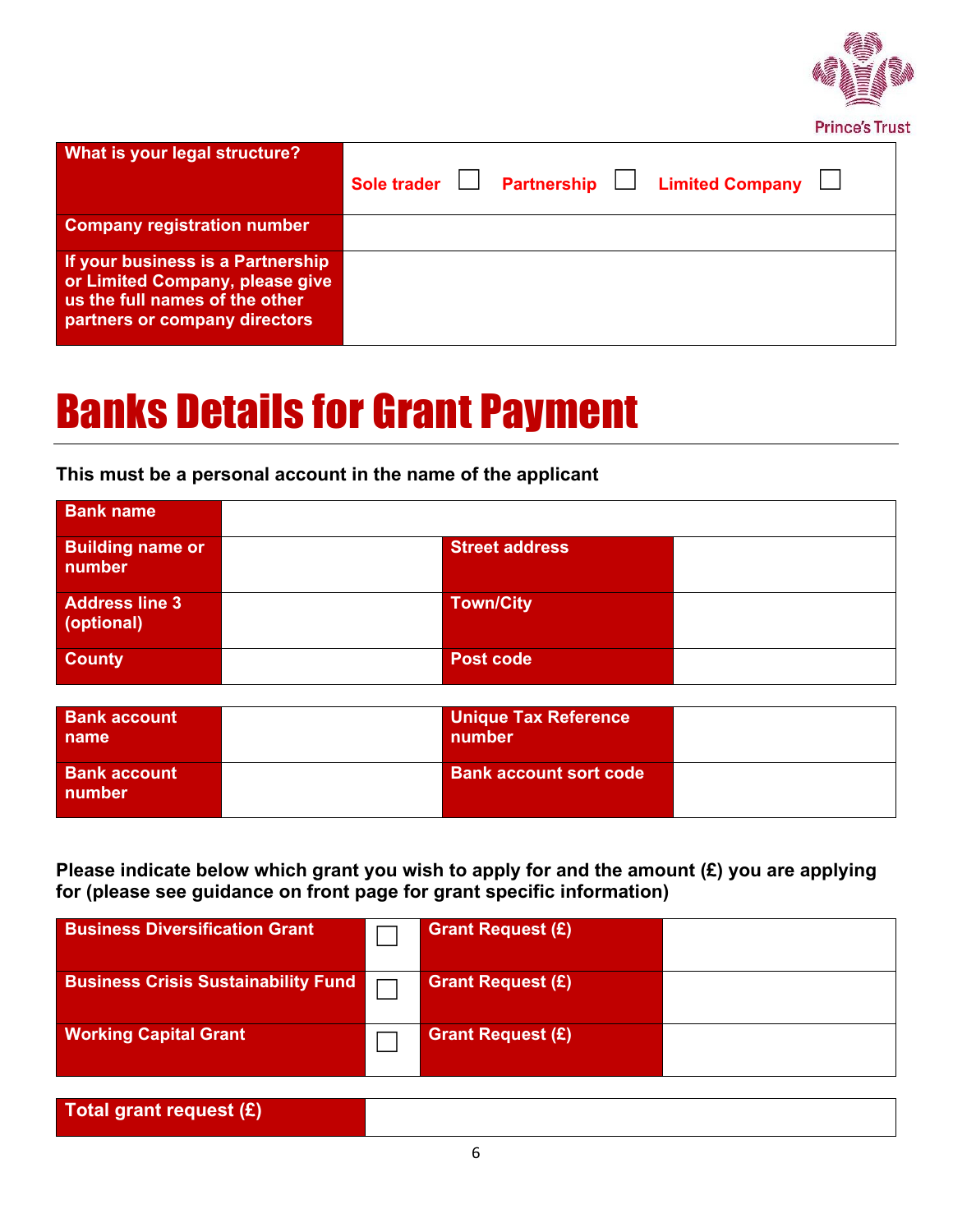

# Government Support Packages

The Fund will be used to complement the package of support for businesses and the self- employed, announced by the Government in March 2020 **Please tell us if you have applied for any of the following support packages and if you have been successful in your application(s).**

| <b>Scheme</b>                                                                 | <b>Funding</b><br><b>Source</b> | I have applied for<br>this scheme | <b>My application</b><br>was successful |
|-------------------------------------------------------------------------------|---------------------------------|-----------------------------------|-----------------------------------------|
| Self-employment Income Support Scheme                                         | <b>HMRC</b>                     |                                   |                                         |
| Please tell us why you<br>have not applied or have<br>been unsuccessful       |                                 |                                   |                                         |
| <b>Business Rate Holiday for Retail, hospitality</b><br>or Leisure businesses | <b>Local Authority</b>          |                                   |                                         |
| Please tell us why you<br>have not applied or have<br>been unsuccessful       |                                 |                                   |                                         |
| Cash Grant Scheme for Retail, hospitality or<br>Leisure businesses            | <b>Local Authority</b>          |                                   |                                         |
| Please tell us why you<br>have not applied or have<br>been unsuccessful       |                                 |                                   |                                         |
| <b>Small Business Grant Scheme</b>                                            | <b>Local Authority</b>          |                                   |                                         |
| Please tell us why you<br>have not applied or have<br>been unsuccessful       |                                 |                                   |                                         |
| <b>Coronavirus Business Interruption Loan</b><br><b>Scheme</b>                | <b>Banks</b>                    |                                   |                                         |
| Please tell us why you<br>have not applied or have<br>been unsuccessful       |                                 |                                   |                                         |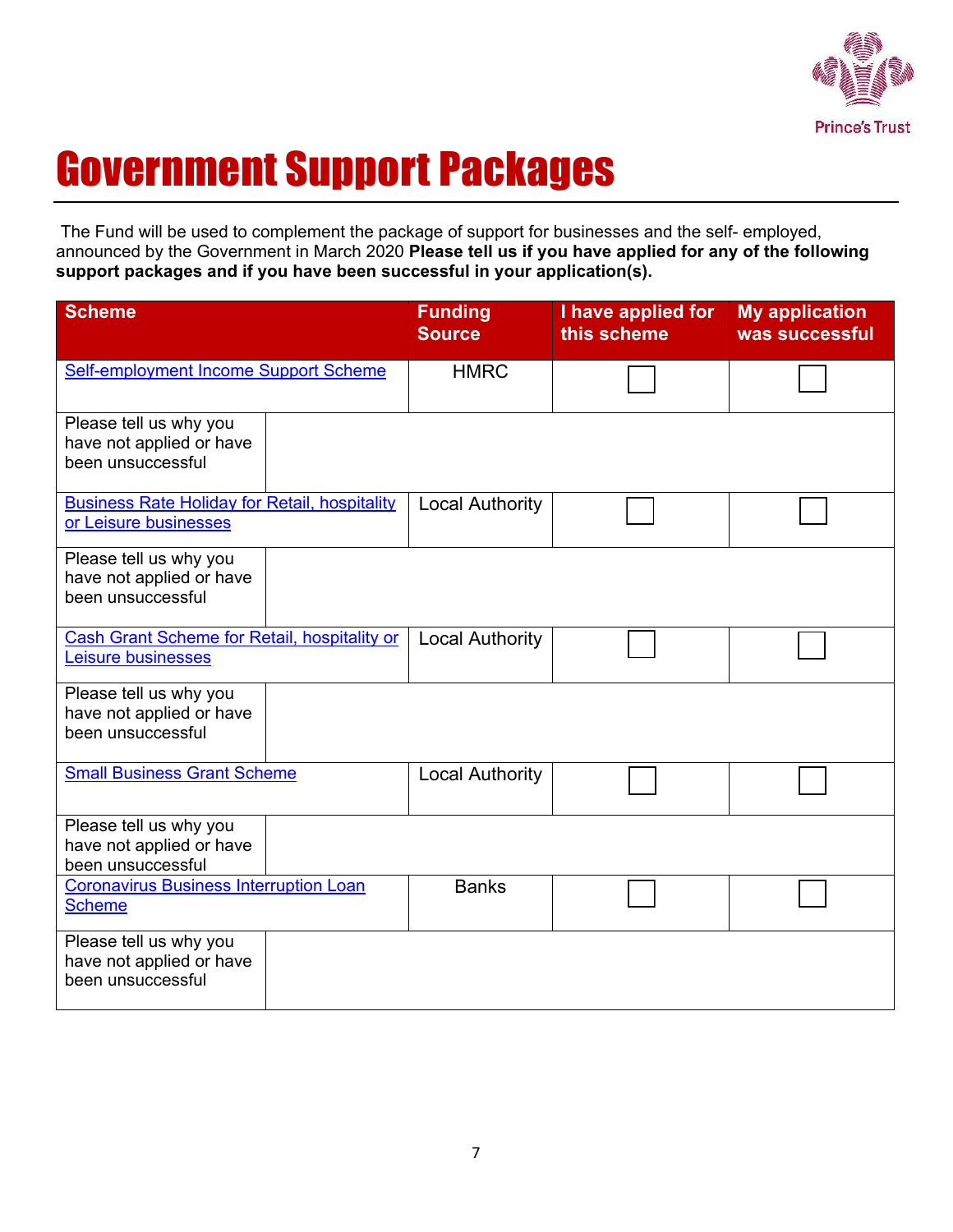

| <b>Loan repayment holiday: from our Growth</b><br><b>Company Business Finance (Our finance</b><br>partner for loans) | <b>Funded by Start Up</b><br><b>Company Loans</b> |  |
|----------------------------------------------------------------------------------------------------------------------|---------------------------------------------------|--|
| Please tell us why you                                                                                               |                                                   |  |
| have not applied or have                                                                                             |                                                   |  |
| been unsuccessful                                                                                                    |                                                   |  |
| Local Schemes or Support Packages (Please                                                                            |                                                   |  |
| indicate what you have applied for)                                                                                  |                                                   |  |
| Please tell us why you                                                                                               |                                                   |  |
| have not applied or have                                                                                             |                                                   |  |
| been unsuccessful                                                                                                    |                                                   |  |
| Please list any other                                                                                                |                                                   |  |
| business finance support                                                                                             |                                                   |  |
| you have applied for                                                                                                 |                                                   |  |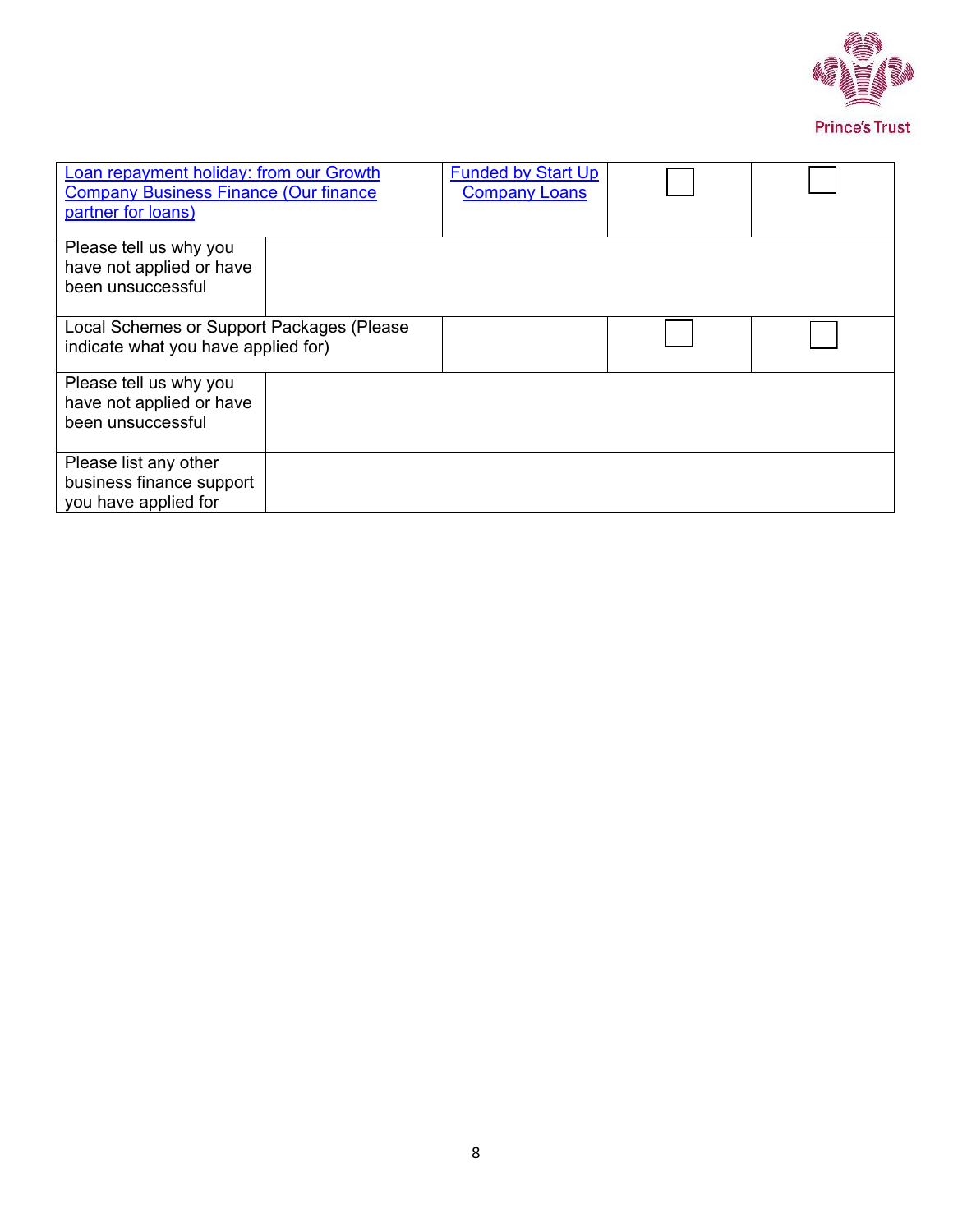

# Current Business Overview

### **1. Current Business Situation**

**Please provide a short overview of your current business issues specific to the Covid-19 outbreak**

1. Give a description of your current business activity to include products/services/staff employed

2. How has the outbreak affected your sales and sales forecast and cashflow? (where possible please be as specific as you can)

3. If you have a current loan relating to your business have you been granted a repayment holiday and this was successful, please give details of payment holiday terms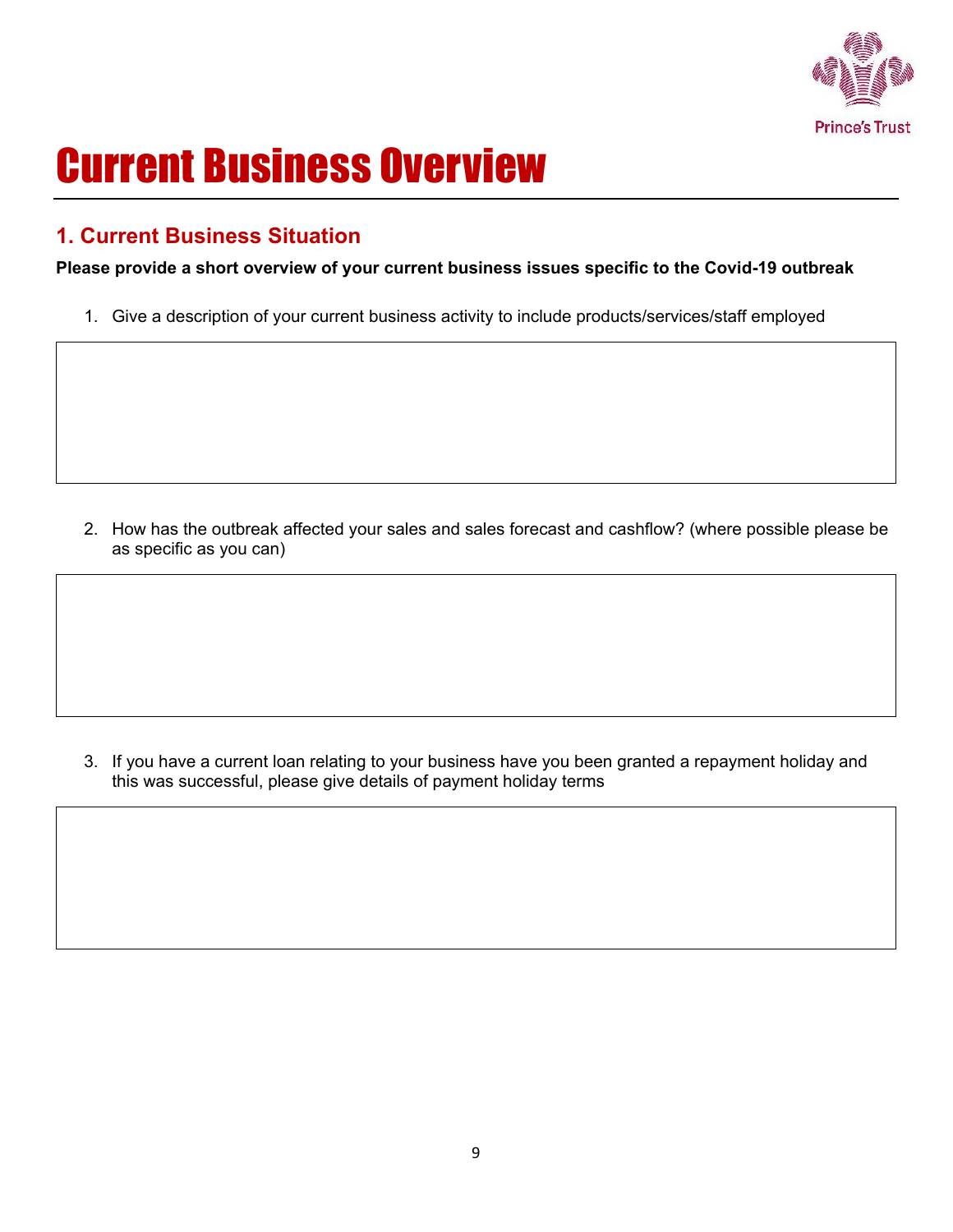

### **2. About You**

### **Please provide some information on your personal survival budget and how the current business situation has affected this**

1. Do you have a rent/mortgage and are you able to still pay this?

2. Have you applied for or currently receive DWP benefits?

3. Are you utilising family support for finance or existing savings?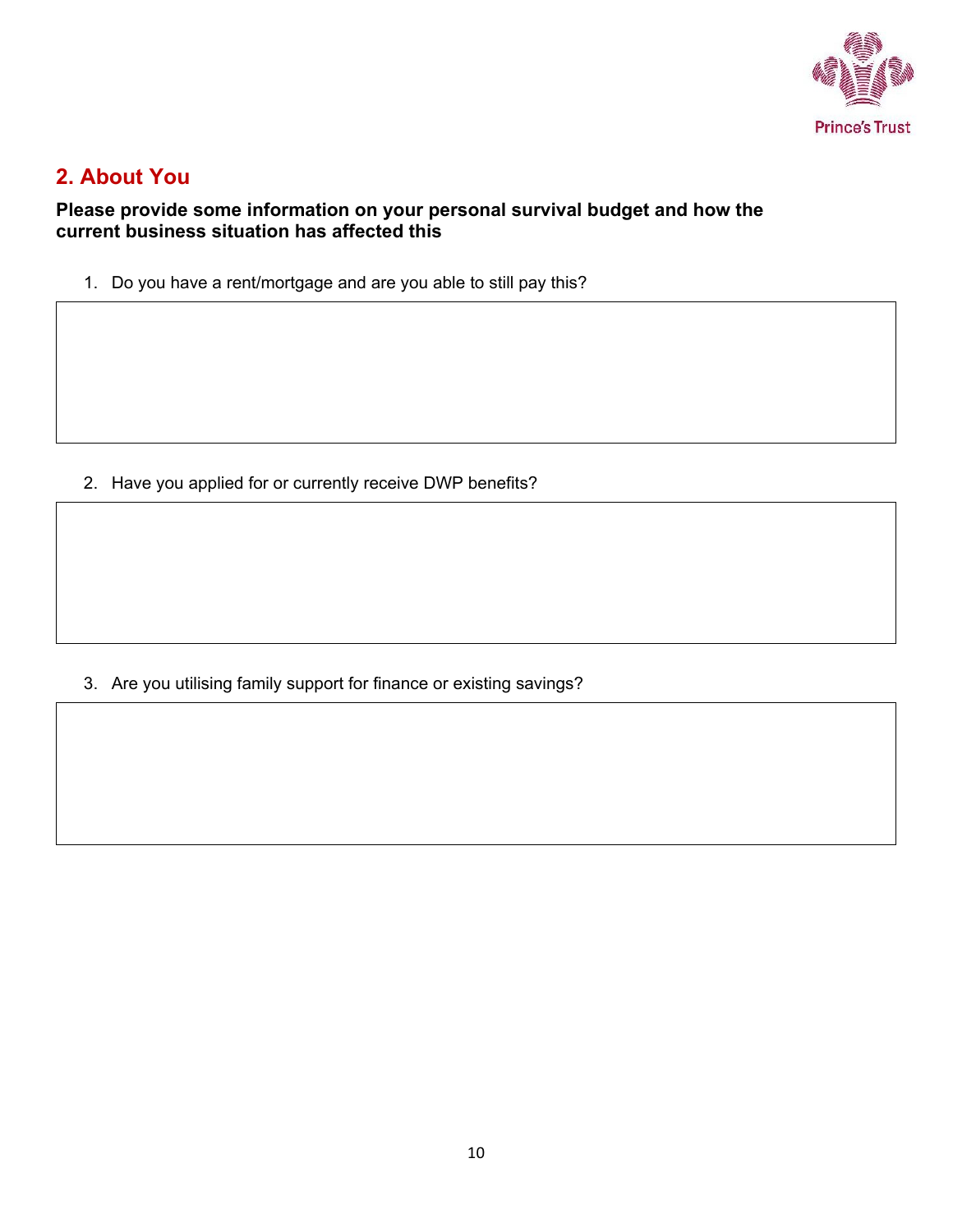

# Business Diversification Grants Only

**You only need to fill this section out if you are applying for a Business Diversification Grant** 

## **1. What is Your Idea?**

**Outline your idea for business diversification that you think can meet a new potential source of sales, which has opened-up due to present circumstances.**

### **2. Market Overview**

**What makes you believe that there can be sufficient demand for this idea to build a viable and sustainable business proposition? In evidencing your belief, please provide:** 

- 1. Summary of the market in which you will operate based on desktop research you conducted. Covering: the market size, growth and key trends in the relevant market for your idea
- 2. The primary research you have already conducted / will conduct as part of the idea testing *(e.g. surveys (physical or online), focus groups, indications of interest, social following)*

1.

2.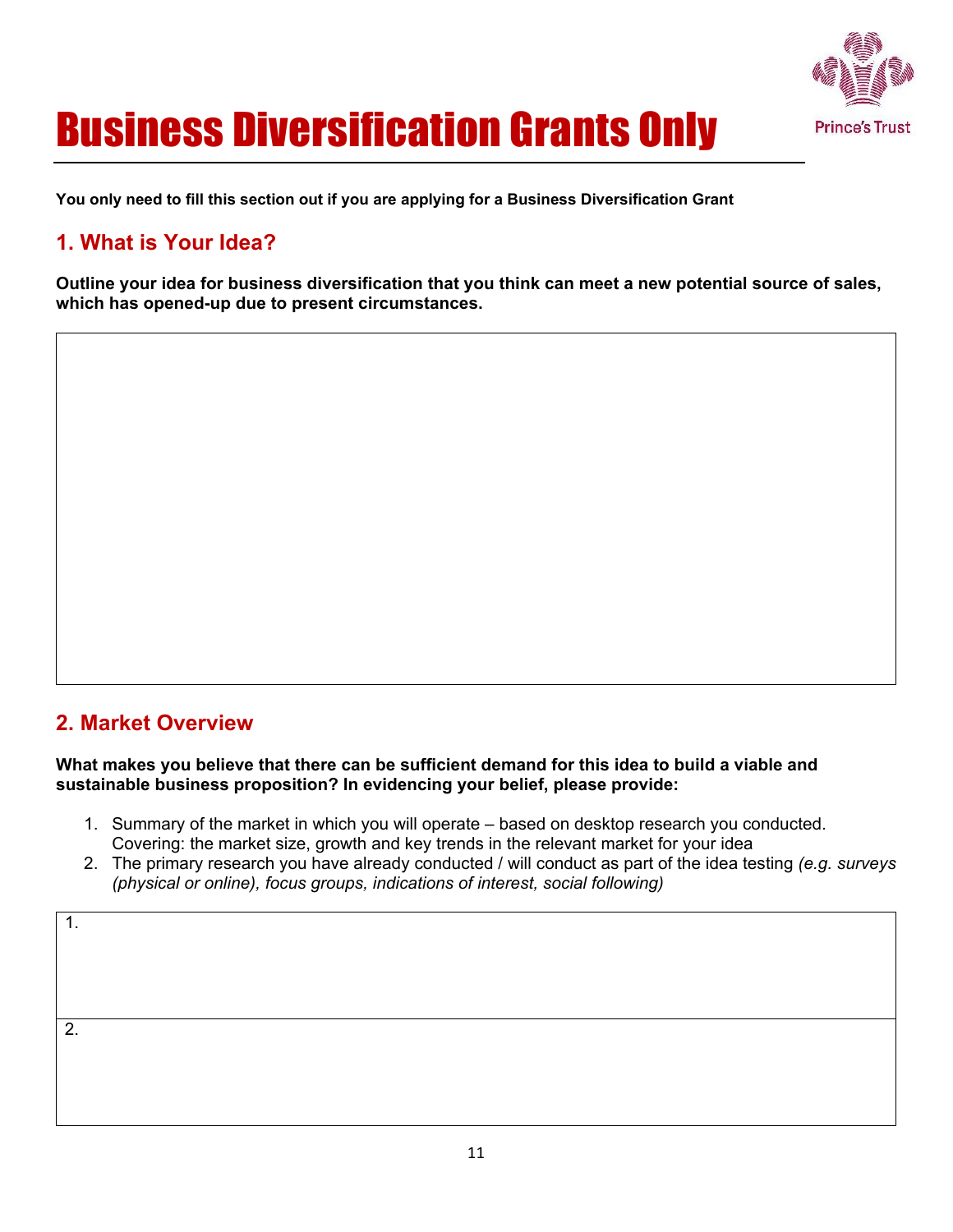

### **3. Market Strategy**

### **Who are your intended customers for this idea and how will you reach them?**

### **Please provide information on:**

- 1. The intended customer profile what does your target customer look like? *(you could have more than one customer group)*
- 2. The anticipated route to market *(e.g. selling directly to the customer through a website or market stall, or selling indirectly via a distributor or retailer)*
- 3. The proposed sales and marketing strategy *(how will you get your target customers' attention and then convert them into paying customers?)*



### **4. Competitive Landscape**

### **Who will be your key competitors and how will you compete with them? Please cover:**

- 1. Who are the direct competitor groups and/or the main alternatives to your solution? *(is the industry fragmented, consisting of many small participants? Or are there few major competitors controlling it?)*
- 2. What are their perceived strengths and weaknesses by group? *(e.g. very attractive pricing but poorquality products with artificial ingredients and poor customer service)*
- 3. How will you compete with them? *(e.g. "we will be an aspirational independent brand with all-natural ingredients and plastic-free packaging")*

| I<br>۰, |  |
|---------|--|
|         |  |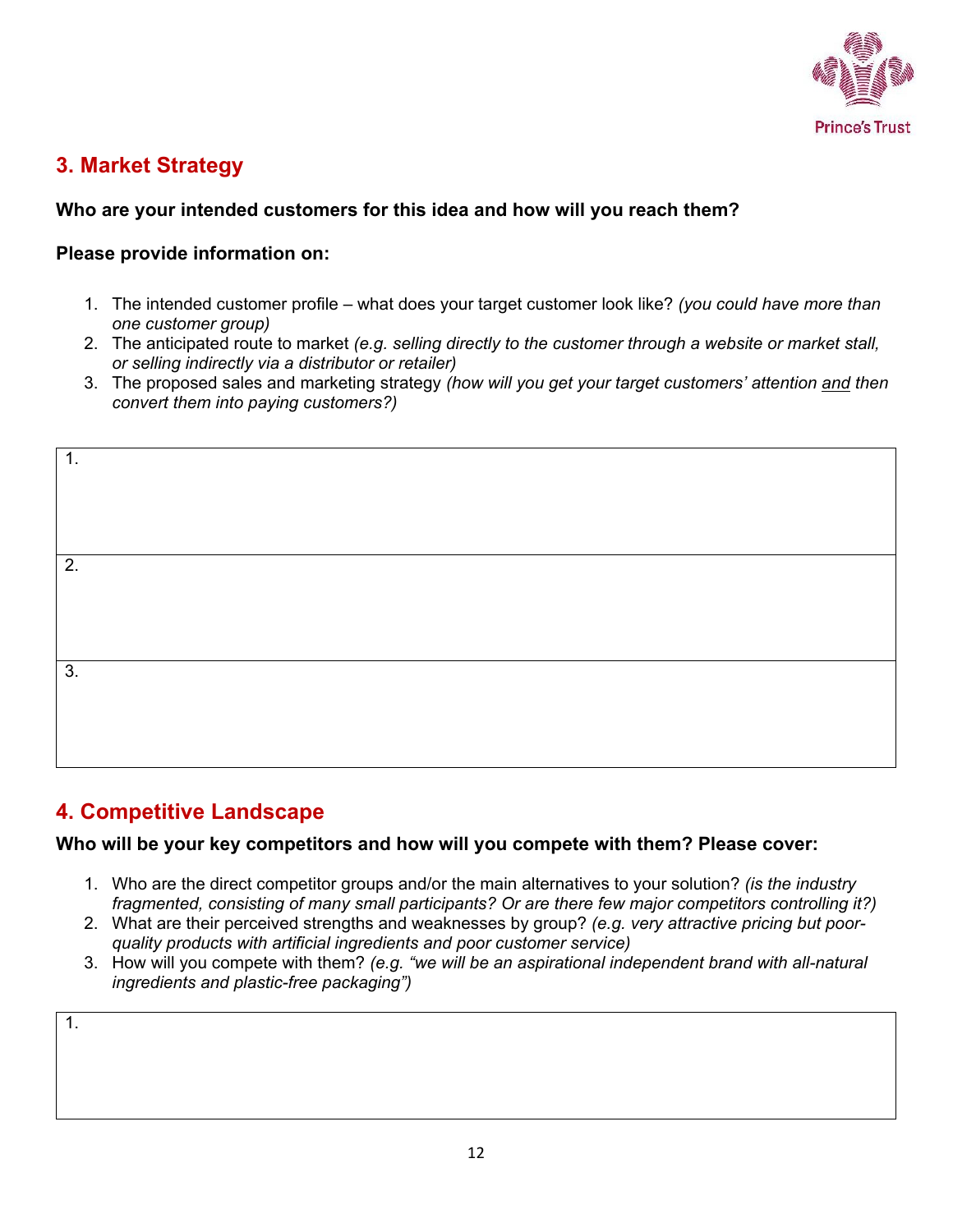

2. 3.

## **5. Operations**

**How will you produce your products or deliver your services? Please provide an outline of:** 

- 1. Operations and logistics summary: Where will you conduct your business? *(e.g. factory, office, home)*, how will you produce your products or services? *(e.g. by yourself or outsourced?)*, how will you get the products or services to your customers? *(which distribution channels are you using?)*
- 2. Any potential suppliers and third parties you will need to deal with. What will they be supplying and why are they relevant to your business? *(e.g. suppliers of raw materials, outsourced manufacturing partners, delivery companies, distributors)*

2.

1.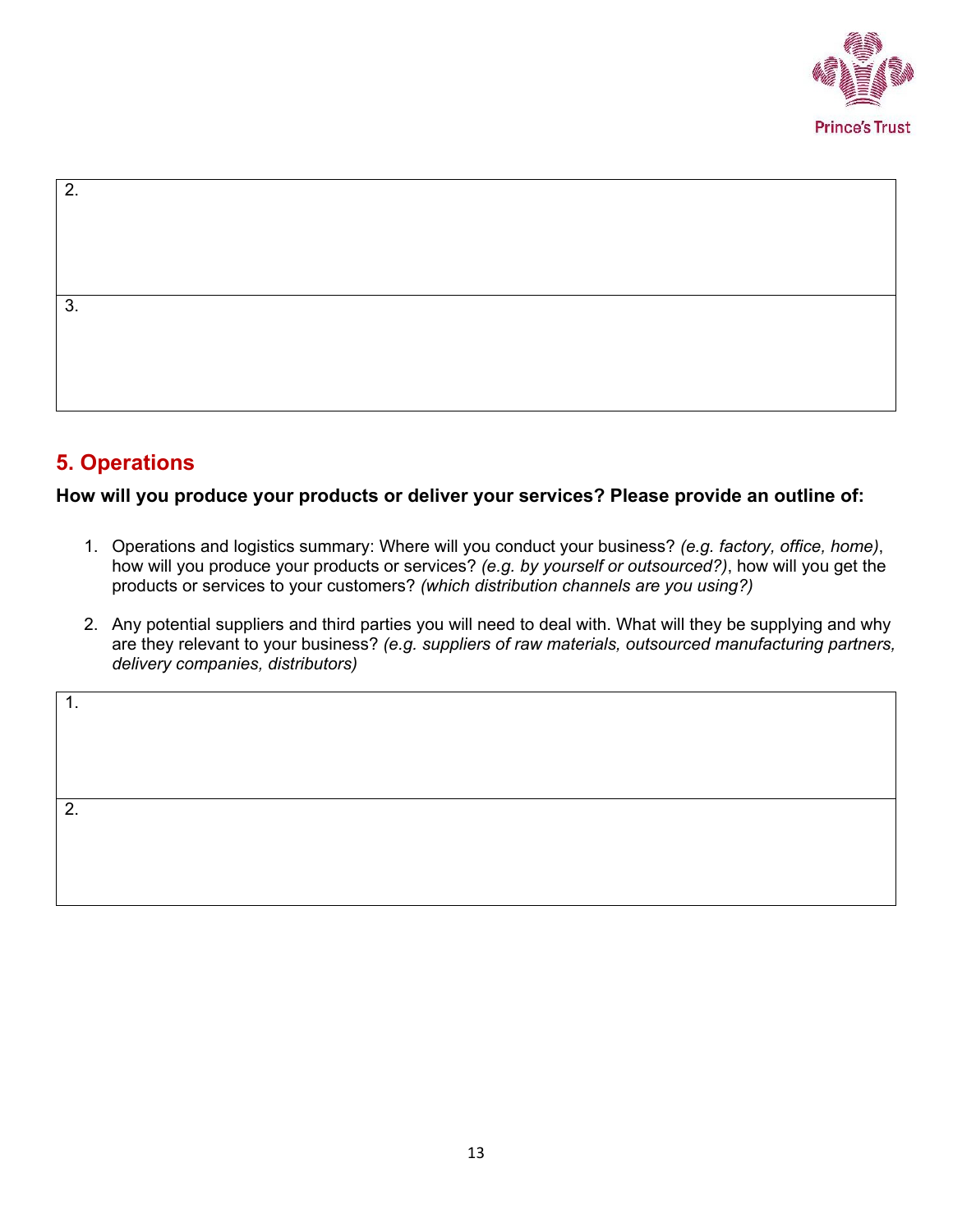

## **6. Project Management**

#### **How will you manage the project and measure success?**

- 1. What does success look like and how will you determine if the project has been successful? *(e.g completing a product prototype or having a certain number of indications of interest)*
- 2. What will be done in case of success *(e.g. prototype, beta, launch)*
- 3. What will be done in case of failure *(e.g. refine and re-test the idea, move onto a new idea)*

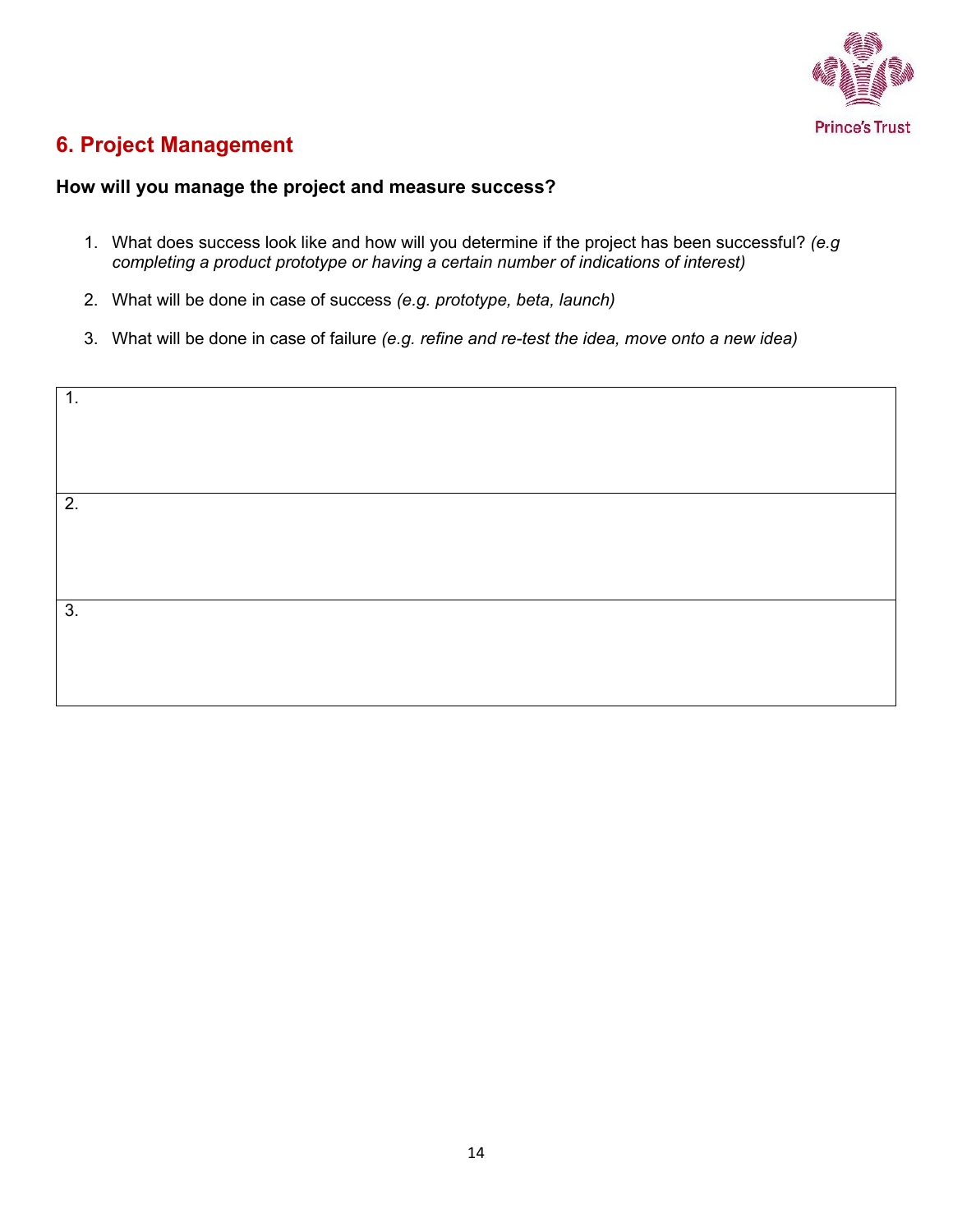

# Financial Considerations (All Grants)

# **Use of Funds**

Please provide a breakdown of how the grant will be used. This should include the specific items and their associated cost.

# **Financing**

If the idea requires more money than is being requested in grant funding, please detail where the additional funding is coming from and whether it has been secured.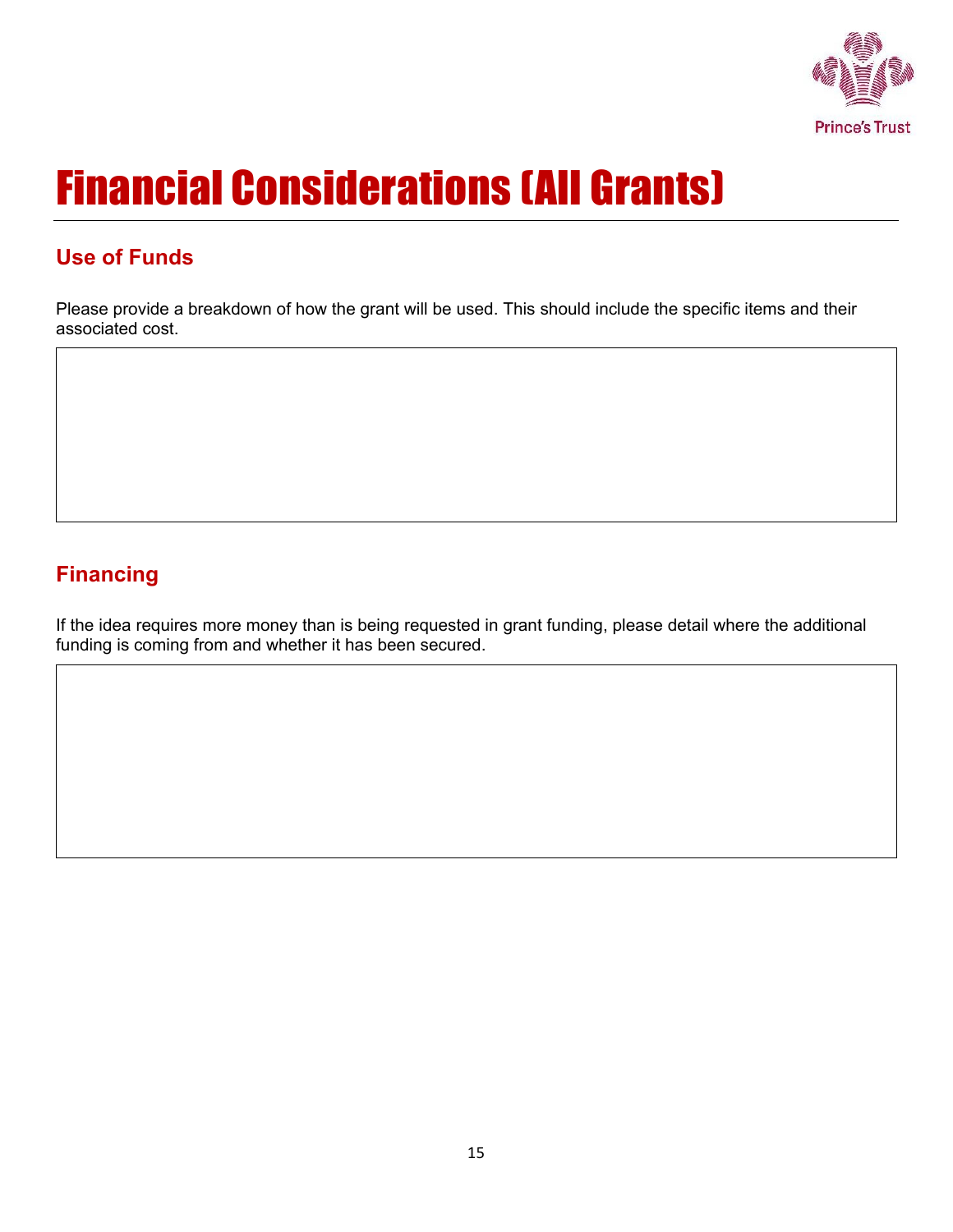

# Outcome Considerations (All Grants Except Business Diversification Grant)

**You don't need to complete this section if you are only applying for a Business Diversification Grant** 

# **Outcome of Grant Support**

**Please provide an explanation of how the grant funding will affect your ability to maintain trading or remain solvent; areas to cover are:**

1. Financial impact on your business

### 2. Wellbeing impact on you

#### 3. Sustainability of the business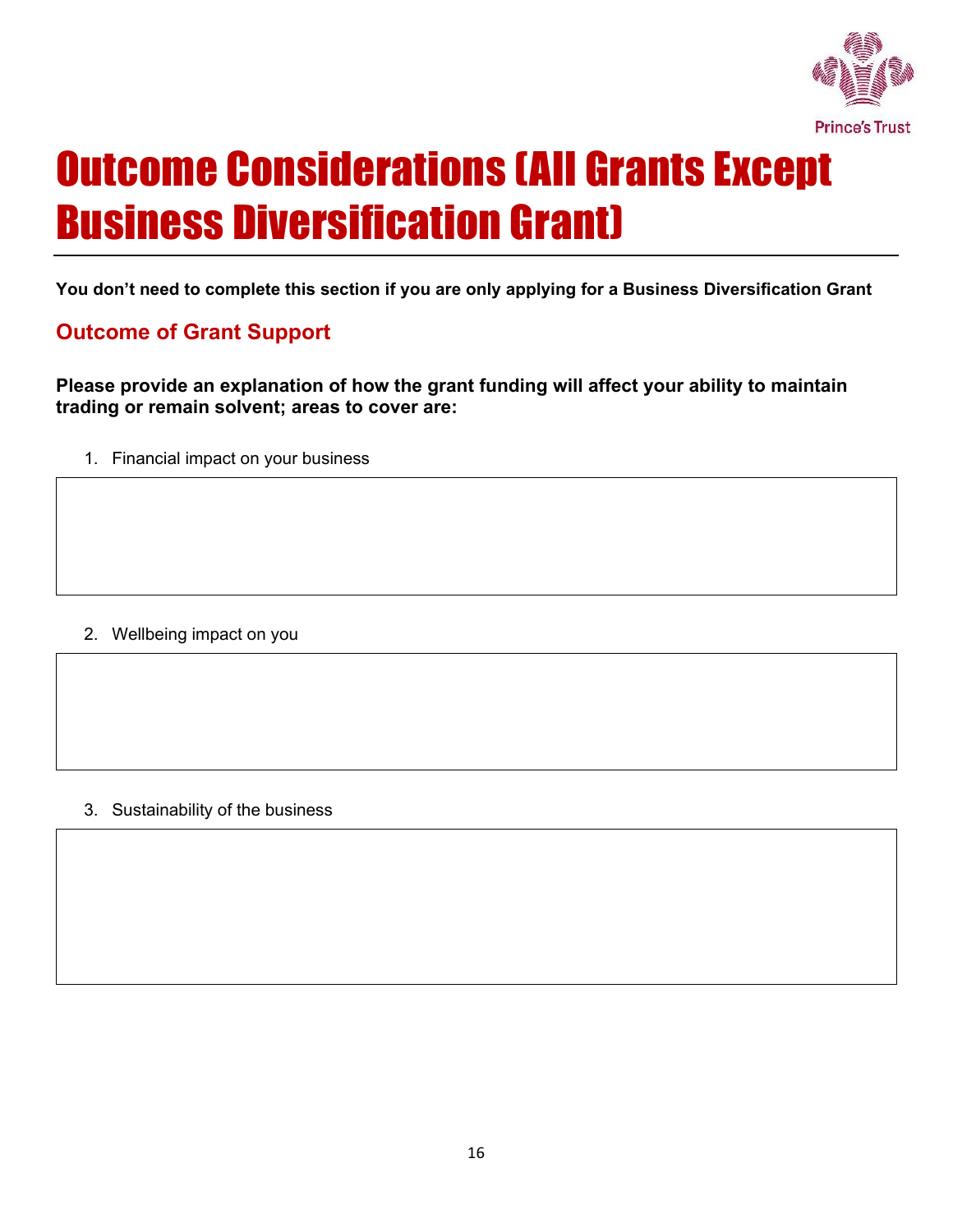

# Declaration and Agreement

## **General Declaration**

I submit this application to The Prince's Trust and confirm that the information I have given is true and complete, and I do not know of any expected changes to the details given. Any subsequent changes in detail will be notified to The Prince's Trust within one month of the change. Where the information has been provided from the knowledge of, or assistance of a third party, then I accept full responsibility for it.

I agree that The Prince's Trust may make any checks that they feel necessary regarding this information in order to help allow a decision on the application for funding.

I understand that all information relating to this grant application provided by me to The Prince's Trust will be treated as commercially confidential and handled in accordance with the data protection principles laid down in the General Data Protection Regulation and Data Protection Act 2018. With this understanding:

- I authorise The Prince's Trust to disclose any relevant and necessary information relating to me or this application to relevant third parties (including credit reference agencies, and partner organisations).
- I authorise The Prince's Trust to obtain any information concerning my business and financial affairs from any other person providing financial facilities to me. This may include sharing personal data with volunteers who may assist in reviewing or processing applications or who may assist me in completing and submitting my application.

### **Mentee Agreement**

For the purposes of this section the applicant is referred to as Mentee.

### **1. Background**

1.1 The Prince's Trust has a network of Business Mentors. The Prince's Trust will seek to match the mentee to a business mentor if they indicate that they'd benefit from this support. Should ongoing support be provided The Prince's Trust will take all reasonable steps to ensure (a) that the Business Mentor has the skills and/or experience relevant to support the needs of the Mentee, and (b) that the Business Mentor understands to refer the Mentee to The Prince's Trust if the Mentee is in need of support beyond the skills and experience of the Business Mentor.

1.2 Clause 2 below sets out the roles and responsibilities of the Mentee, should a Business Mentor be appointed to provide support to the Mentee. By signing this agreement, the Mentee confirms that they have read and agree clause 2. In the case of businesses where there is more than one Mentee, all Mentees should sign.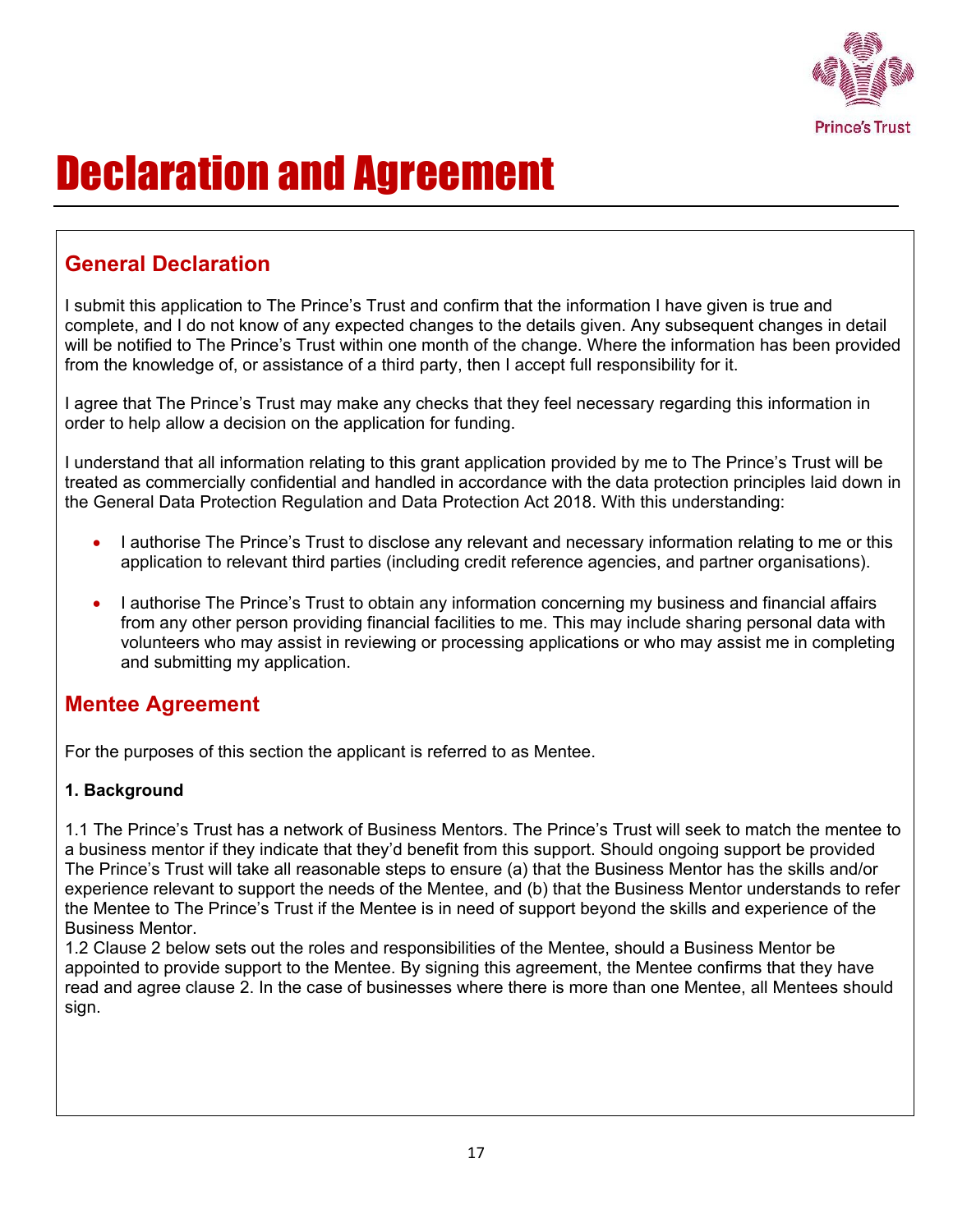

### **2. Business Mentoring relationship**

2.1. The Mentee agrees to proactively maintain regular contact with the Business Mentor, meeting at least once a month for the period in which the support is provided.

2.2. The Mentee understands that the Business Mentor can only provide mentoring support and business guidance but not business consultancy (see Business Guidance note below).

2.4 The Mentee understands that the Business Mentor is providing support and guidance to the Mentee on a voluntary basis. The Mentee therefore agrees to collaborate and cooperate with the Business Mentor at all times and to cooperate with any reasonable request that they may make of the Mentee, in relation to the mentor support.

2.5. The Mentee agrees to work collaboratively with the Business Mentor to identify goals and actions in order to support the development of their business/ business plan.

2.6. The Mentee agrees to work collaboratively with the Business Mentor to ensure that the Mentee's on-going personal development needs, and training if appropriate, are being supported. This may include identifying additional sources of specialist business support, either internally or externally.

2.7. The Mentee agrees to provide information to the Business Mentor to inform regular Feedback Reports as required.

2.8 The Mentees agree that no home visits with the Business Mentor should take place under any circumstances, and that all meetings will be held online or over the telephone.

2.9 The Mentee understands that the relationship with the Business Mentor is a professional yet friendly mentoring relationship, and so neither party should invite friends or family to any meetings unless previously agreed.

2.10 The Mentee agrees that no transportation lifts for either party should take place under any circumstances. 2.11 The Mentee agrees to contact The Prince's Trust via their Prince's Trust contact if they feel that the relationship with the Business Mentor is not sufficiently positive for this agreement to work effectively or if there are any other concerns regarding the relationship with Business Mentor.

2.12 The Mentee agrees to keep the Business Mentor and The Prince's Trust informed of any relevant changes to the Mentee's personal and business details. Such changes might include a change of name, home or business address, telephone number or bank account.

### **3. Liability**

3.1. The Mentee is not obliged to act on any information, suggestion, advice, or guidance given by the Business Mentor as part of the services; if they choose to do so, the Mentee does so their own risk. The Mentee hereby unconditionally and irrevocably waives any rights of action they may have as against the Business Mentor in relation to any such information, suggestions, advice, or guidance.

3.2. The Mentee acknowledges that any services provided by The Prince's Trust and the Business Mentor in relation to this agreement are provided free of charge and in good faith. Neither The Prince's Trust nor the Business Mentor will be liable to the Mentee or to any third party for any loss, damage, costs or liabilities suffered as a result of this agreement, the existence of the relationships between the parties or the services provided. Nothing in this clause shall limit or exclude any liability for death or personal injury, or which results from fraud.

3.3. The Mentee acknowledges that The Prince's Trust is not liable for the services provided by the Business Mentor or for any acts or omissions of the Business Mentor.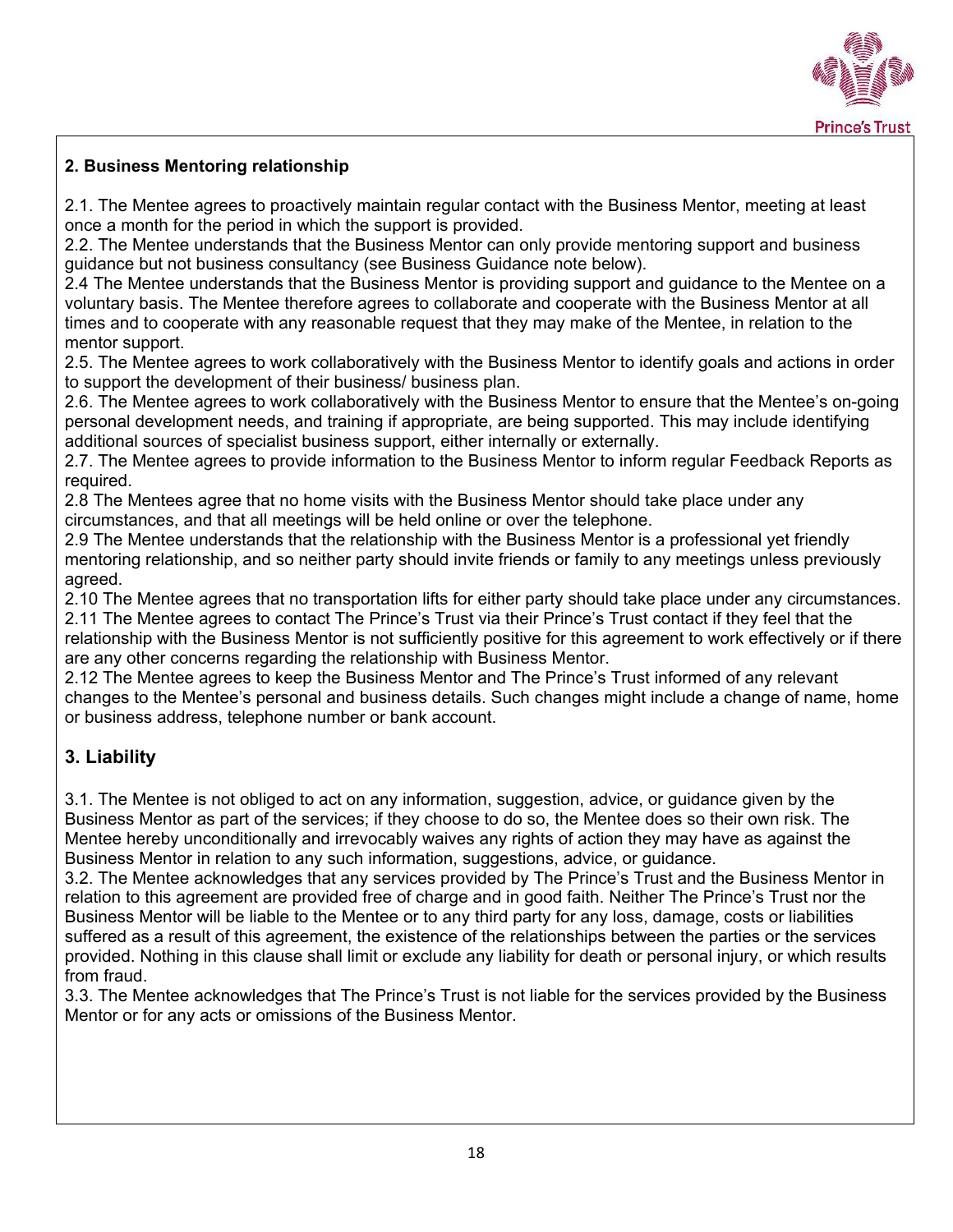

### **4. Confidentiality**

4.1. The Mentee and The Prince's Trust will keep in strict confidence all and any information of a confidential nature which it obtains about either of the other parties as a result of the arrangements contemplated by this agreement. This clause will not apply in relation to any information that is already available in the public domain other than as a result of a breach of this clause by any party. If the Business Mentor is not an employee of The Prince's Trust, The Prince's Trust shall ensure that the Business Mentor enters into an agreement containing the obligations set out in this clause.

4.2. If the mentor has any concerns about the safety or welfare of a young person, the mentor will report this to the Trust in line with safeguarding policies

#### **5. Miscellaneous**

5.1. Nothing in this agreement constitutes a partnership or joint venture of any kind between any of the parties. 5.2. A person who is not a party to this agreement will not have any rights under or in connection with it. 5.3. This agreement is governed by, and construed in accordance with the law of the place where the Mentee is living at the date it is signed, whether the law of England and Wales, the law of Scotland or the law of Northern Ireland, and the Mentee and the Business Mentor irrevocably submit to the exclusive jurisdiction of the courts in that place.

5.4. Clauses 3, 4 and 5 will survive termination of this agreement.

### **Use and Disclosure of Information**

When considering your application, The Prince's Trust will search the files of credit reference agencies and fraud prevention agencies to carry out identity checks and may also carry out anti-fraud checks to prevent and detect crime and money laundering. Credit reference agencies will supply to us, public information such as electoral register information and fraud prevention information on applicant's current and previous names, addresses and dates of birth.

When credit reference agencies receive a search from The Prince's Trust, they will place a search "footprint" on your credit file whether this application proceeds. If the search was for a credit application the record of that search (but not the name of the organisation that carried it out) may be seen by other organisations when you apply for credit in the future. Credit reference agencies may create a record of the name and address of your business and its proprietors if there is not one already.

Information provided by us, other organisations and fraud prevention agencies about you and your financial associate(s) and your business (if you have one) to credit reference and fraud prevention agencies may be supplied to other organisations and used by them and The Prince's Trust to:

- Verify your identity if you or your financial associate applies for other facilities including all types of insurance applications and claims.
- Assist other organisations to make decisions on credit, credit related services and on motor, household, life and other insurance proposals and insurance claims, about you, your partner, other members of your household or your business.
- Take responsibility for your personal, your partner's and/or business' accounts and insurance policies (if you have one/any).
- May trace your whereabouts and recover payment if you do not make payments that you owe.
- Conduct checks for the prevention and detection of crime including fraud and/or money laundering.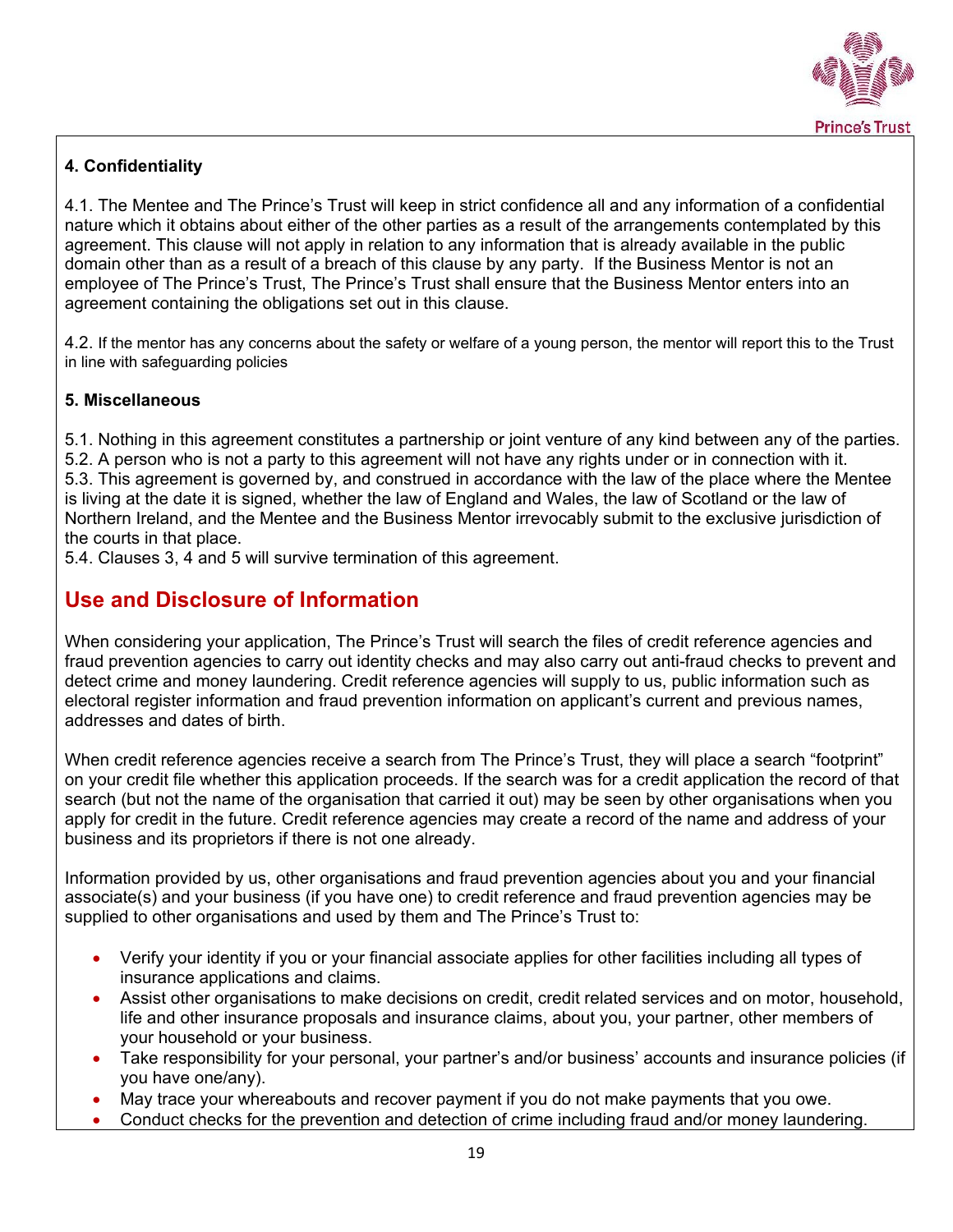

Undertake statistical analysis and system testing.

If you give The Prince's Trust false or inaccurate information and we suspect or identify fraud we will record this and may also pass this information to Fraud Prevention Agencies (FPAs) and other organisations involved in crime and fraud prevention.

What we do and how both we and credit reference and fraud prevention agencies will use your information is available upon request. By confirming your agreement to proceed you are accepting that we may each use your information in this way.

# **How to Find Out More**

This is a condensed version and if you would like to read the full details of how your data may be used please visit our website [www.princes-trust.org.uk](http://www.princes-trust.org.uk/) or phone 0800 842 842 or ask one of our staff. You can contact the credit reference agencies currently operating in the UK; the information they hold may not be the same, so it is worth contacting them all. They will charge you a small statutory fee.

• **CallCredit**, Consumer Services Team, PO Box 491, Leeds, LS3 1WZ or call 0870 0601414

• **Equifax** PLC, Credit File Advice Centre, PO Box 3001, Bradford, BD1 5US or call 0870 010 0583 or log on to [www.myequifax.co.uk](http://www.myequifax.co.uk/)

• **Experian**, Consumer Help Service, PO Box 8000, Nottingham NG80 7WF or call 0844 4818000 or log on to [www.experian.co.uk](http://www.experian.co.uk/)

### **Data Protection Statement**

Your personal information will be treated as confidential and only disclosed:

- At your request.
- As reasonably required by The Prince's Trust to open and manage your account/facilities with us.
- In the public interest.
- To prevent fraud or by order of the courts.

You are entitled to a copy of the information we hold about you by writing to The Prince's Trust and requesting it. By signing this application, you agree that we can use your information in this way.

Your data may also be used for other purposes for which you give your specific permission or, in very limited circumstances, when required by law or where permitted under the terms of the General Data Protection Regulation and Data Protection Act 2018.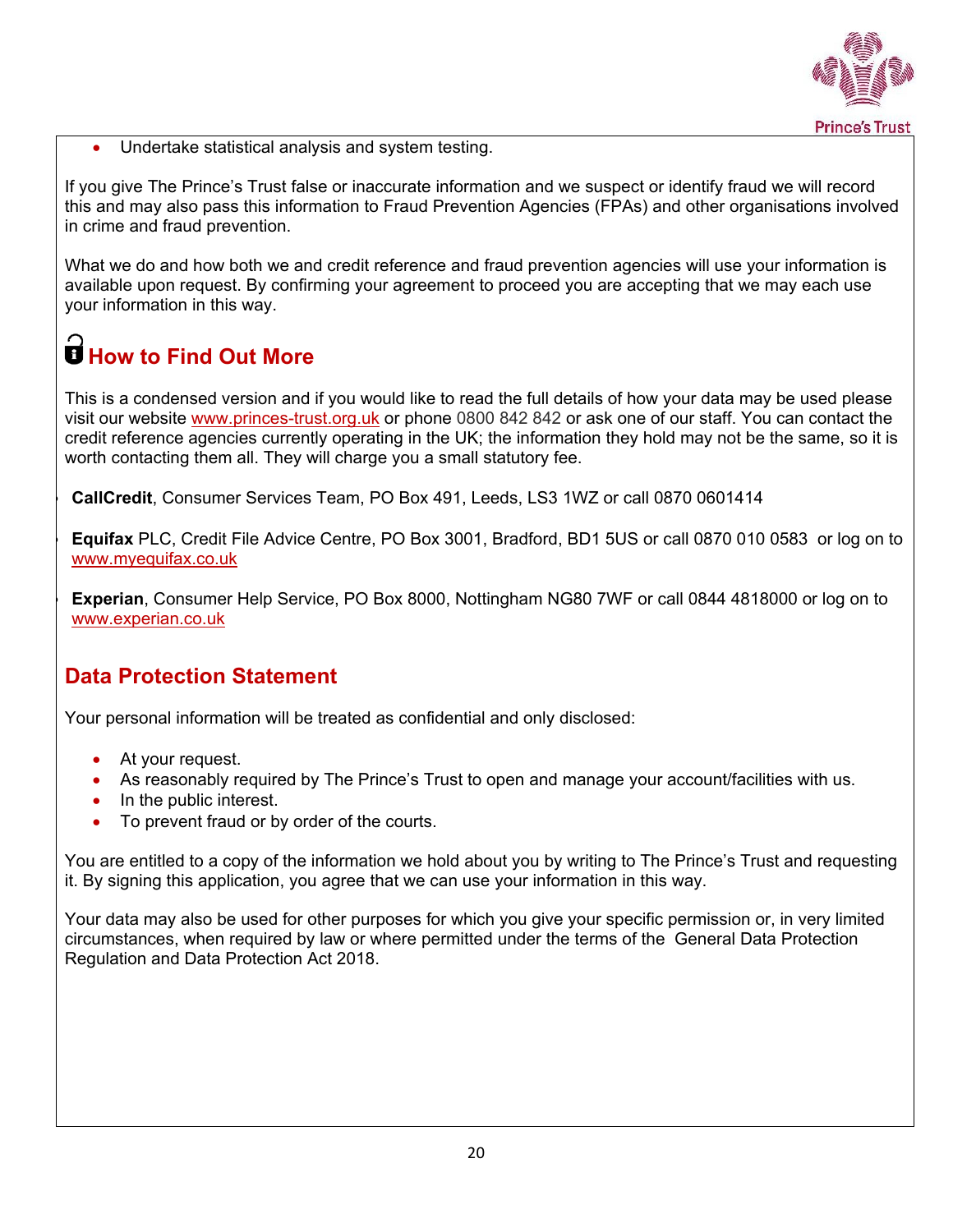

|                                                                                                                                       |                                                                                                     | <b>Prince's Trust</b> |  |
|---------------------------------------------------------------------------------------------------------------------------------------|-----------------------------------------------------------------------------------------------------|-----------------------|--|
|                                                                                                                                       | <b>Additional Information Required Upon Submission of Application</b>                               |                       |  |
| Please tick to confirm you<br>have submitted the<br>additional required<br>information that is outlined                               | <b>Online Profile Form</b>                                                                          |                       |  |
| in this application                                                                                                                   | <b>Current cashflow forecast</b>                                                                    |                       |  |
|                                                                                                                                       | Personal survival budget                                                                            |                       |  |
|                                                                                                                                       | Proof of Trading                                                                                    |                       |  |
|                                                                                                                                       | 3 months personal or business bank statements                                                       |                       |  |
| <b>Signature</b>                                                                                                                      |                                                                                                     |                       |  |
|                                                                                                                                       | By signing below, I agree to the processing of my personal information as set out in this document. |                       |  |
| Type your name in the<br>field provided to submit an<br>electronic signature.                                                         |                                                                                                     |                       |  |
| This has the same effect<br>as if you had physically<br>signed it).                                                                   |                                                                                                     |                       |  |
|                                                                                                                                       |                                                                                                     |                       |  |
| <b>Important notice:</b><br>In applying for a grant, you clearly accept that all decisions are at the sole discretion of The Prince's |                                                                                                     |                       |  |

**In applying for a grant, you clearly accept that all decisions are at the sole discretion of The Prince's Trust and as such they reserve the right to decline any application, which in the opinion of The Prince's Trust alone, carries an unacceptable risk.**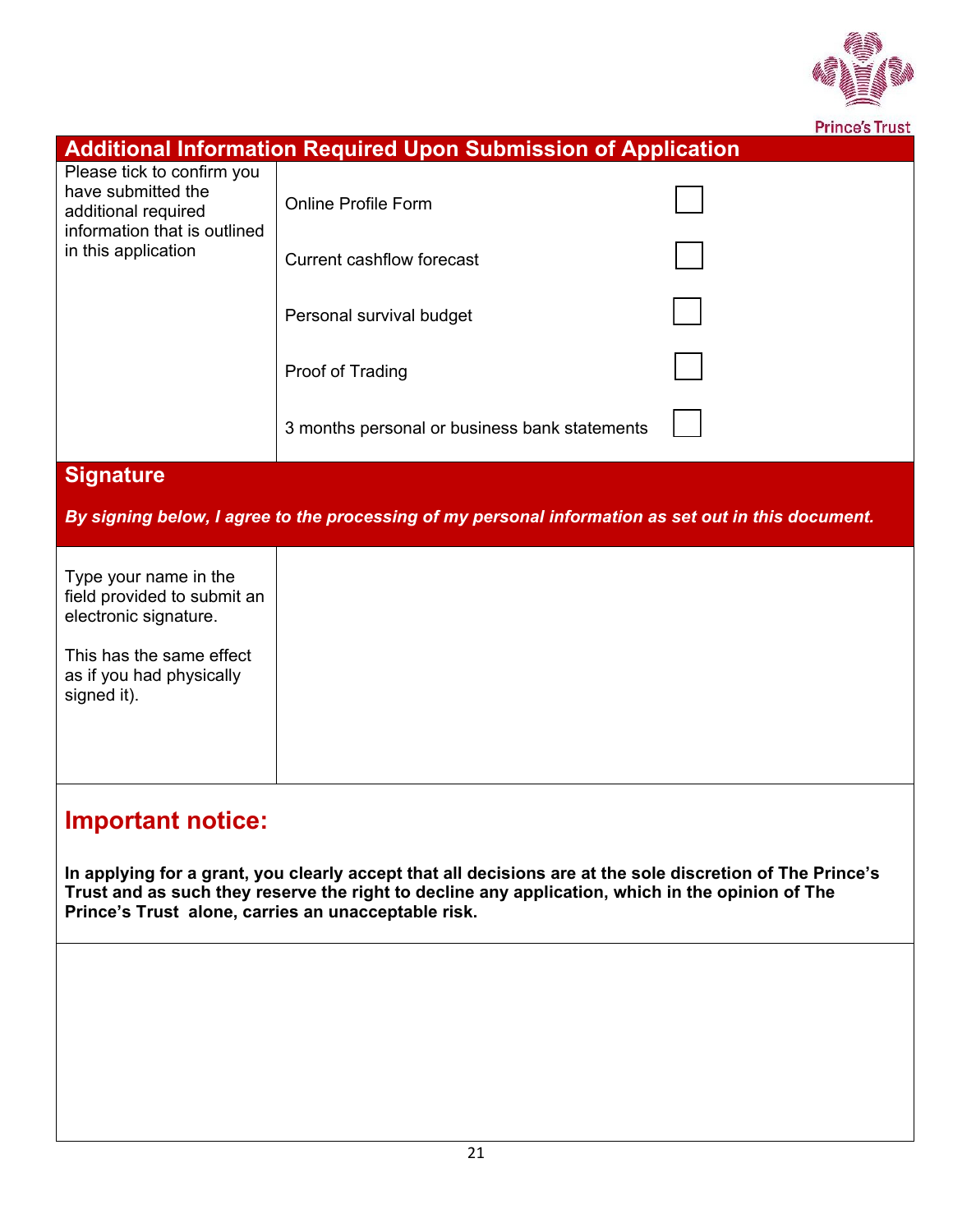

### **Further Contact**

**I would like The Prince's Trust to contact me to undertake research or to tell me about other services that The Prince's Trust, or its partner organisations currently or may in the future provide.**

Tick your preferred method of contact.

Please contact me by:

Phone

| н<br>н<br>ı |  |
|-------------|--|
|-------------|--|

**I would like NatWest to contact me about other products or services similar to this, that may be of interest to me.** 

Tick your preferred method of contact.

Please contact me by:

| <b>Phone</b> | ⊢mail |  |  |
|--------------|-------|--|--|
|--------------|-------|--|--|

### **Acceptable Forms of Documentation**

You may be required to provide your identification document, proof of address or proof of bank, all the information provided on this application form needs to match the document in order for The Prince's Trust to complete our checks acceptable documents are detailed below:

#### **Proof of identification:**

• One original, photographic proof of identity which confirms your full name and date of birth.

### **Acceptable documents include:**

- a valid British/EU passport
- a valid non-EU passport with proof of UK residency
- a UK driving licence or a provisional driving license
- EU/EEA ID card (if used, 2 proof of address documents must be provided)
- Military ID card

#### **Proof of address:**

• One original proof of residential address which is in date according to the guidance below.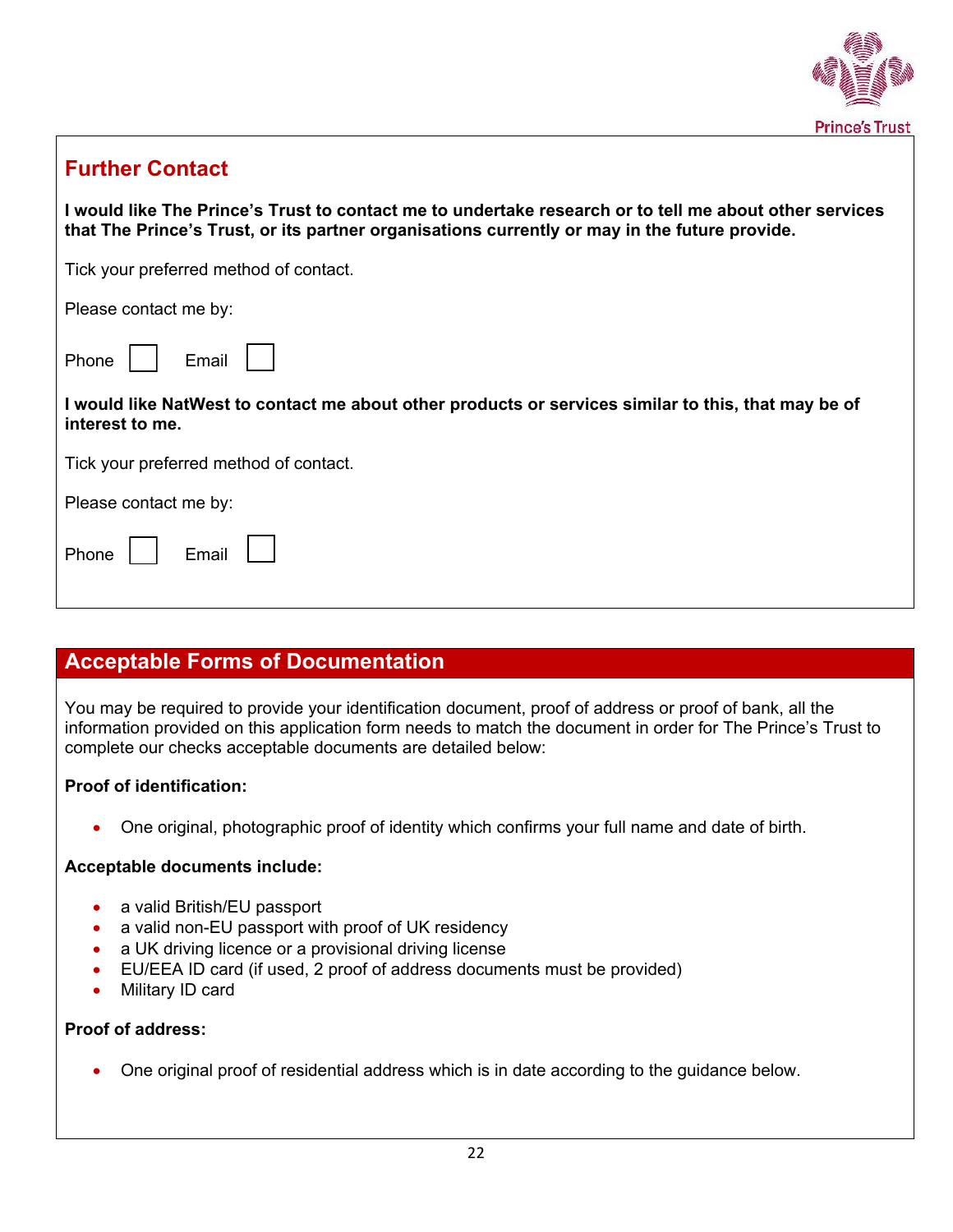

#### **Acceptable documents include:**

- utility bill (gas, water, electric, broadband or landline but not mobile phone or internet), *dated within the last 3 months*
- bank/building society/credit card statement (hard copy only; internet banking or letters not accepted) *dated within the last 3 months*
- council tax bill or housing benefit entitlement letter dated within the last 12 months
- HMRC or DWP (e.g. confirmation of benefits but not P60/P45) letter *dated within the last 12 months*
- a UK driving licence or a provisional driving license (if not used as Photo ID)

#### **If you move address after being approved but before drawing down their loan a proof of address for your new address must be provided**

#### **Proof of bank account:**

- One original proof of bank account such as:
- Bank statement
- Internet statements can be used for this, *but not for proof of address*